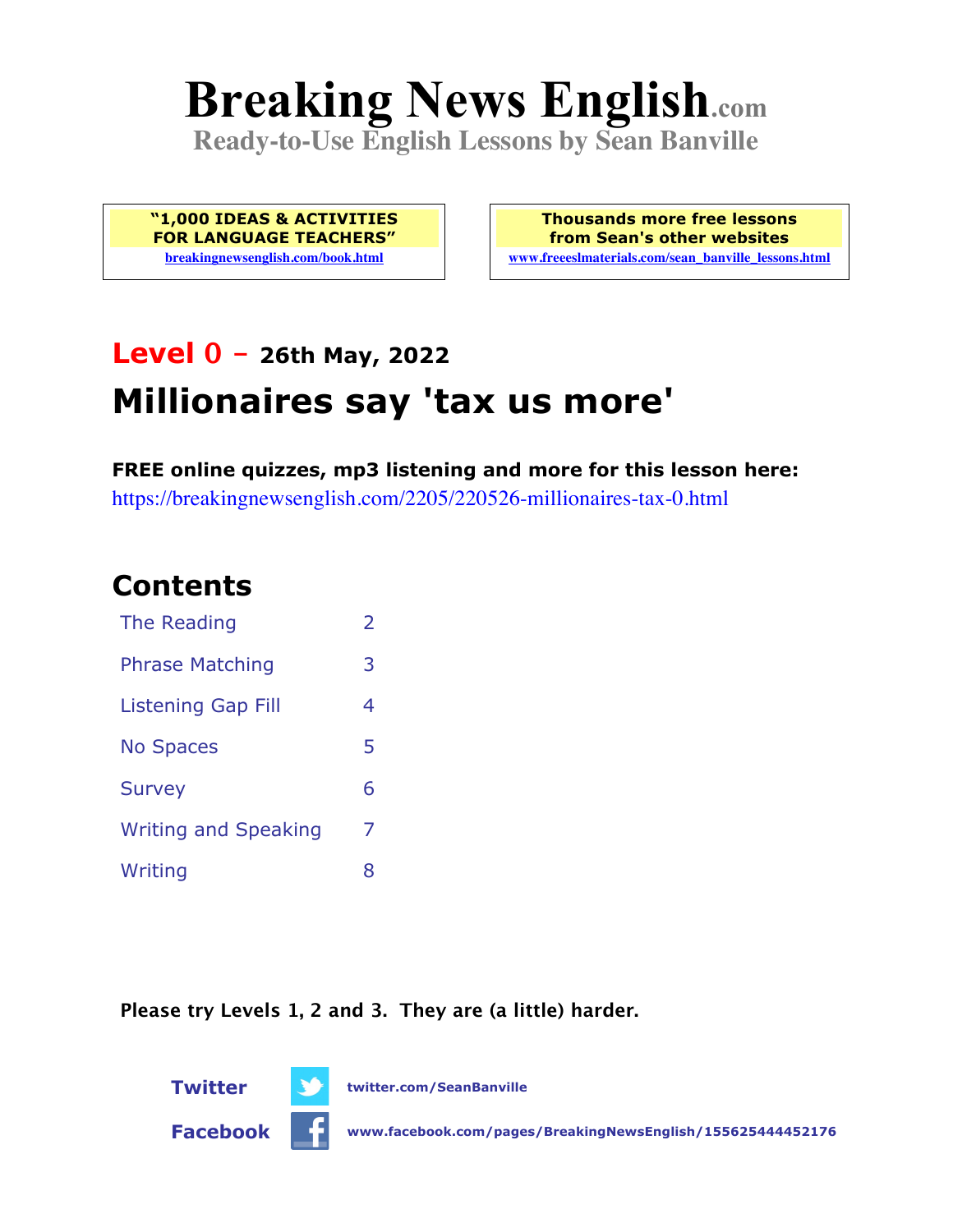#### **THE READING**

From https://breakingnewsenglish.com/2205/220526-millionaires-tax-0.html

 Times are hard. COVID-19 and the Ukraine War have increased prices. In some countries, energy prices have tripled. Food is more expensive. A group of rich people want to pay more tax. The people were at a meeting in Davos, Switzerland. They marched in the streets. They asked for higher taxes for people like them.

 The Davos meeting started in 1971. World leaders meet there to talk about global problems. Some millionaires at Davos were shocked. They said leaders listen "to those who have the most but know the least" about the cost of living crisis. They said a quarter of a billion more people would experience poverty this year.

Sources: https://www.**bbc.com**/news/business-61549155 https://www.**theguardian.com**/business/2022/may/22/millionaires-join-davos-protestsdemanding-tax-us-now-taxation-wealthy-cost-of-living-crisis https://www.**commondreams.org**/news/2022/05/22/tax-rich-say-millionaire-activists-protestingdavos-amid-record-wealth-inequality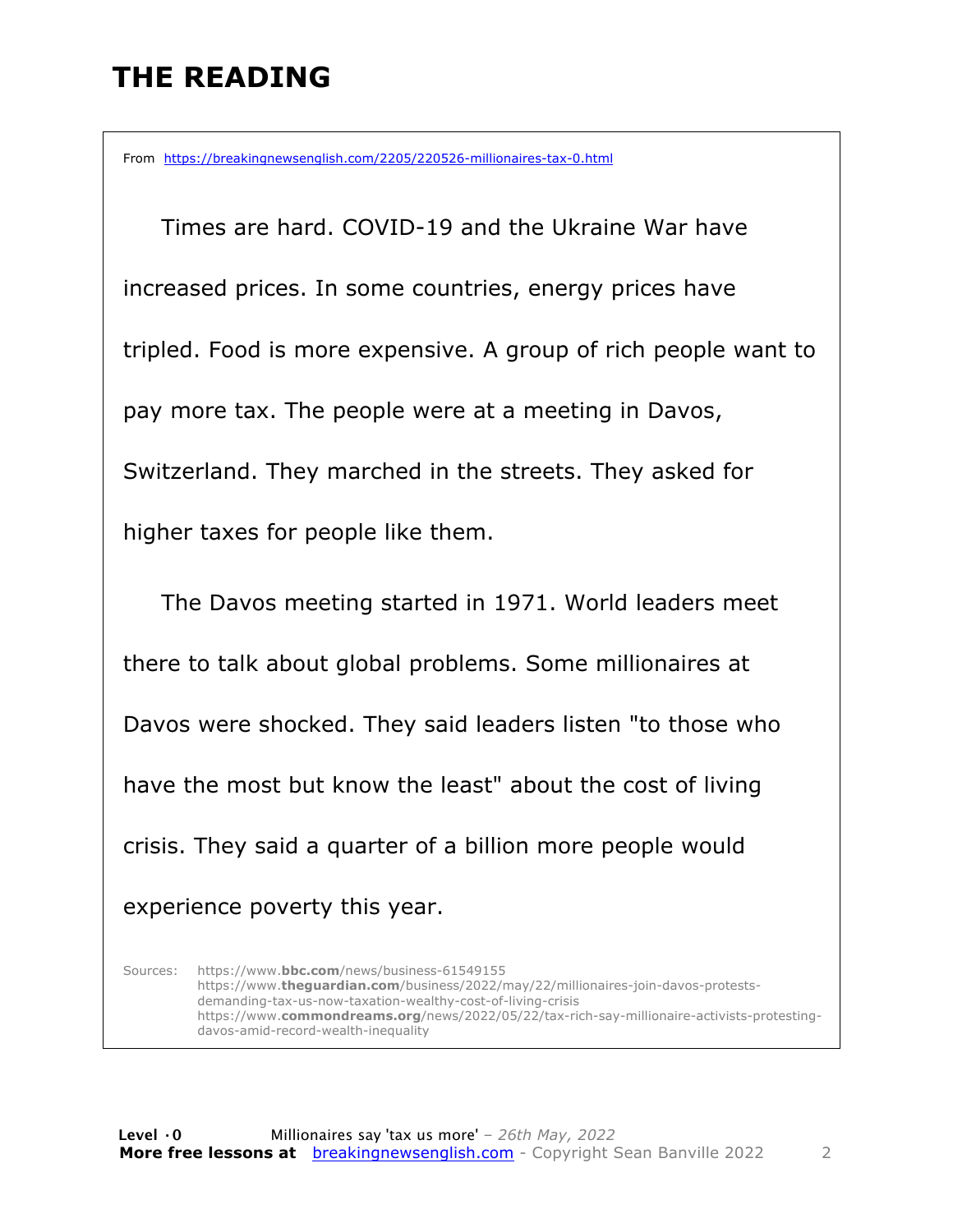## **PHRASE MATCHING**

From https://breakingnewsenglish.com/2205/220526-millionaires-tax-0.html

#### **PARAGRAPH ONE:**

| 1. Times are     |    | a. countries      |
|------------------|----|-------------------|
| 2. increased     |    | b. in the streets |
| 3. In some       |    | c. have tripled   |
| 4. energy prices |    | d. of rich people |
| 5. Food is more  |    | e. hard           |
| 6. A group       | f. | tax               |
| 7. pay more      |    | g. prices         |
| 8. They marched  | h. | expensive         |

#### **PARAGRAPH TWO:**

| 1. the Davos meeting  |                | a. there                 |
|-----------------------|----------------|--------------------------|
| 2. world leaders meet | b.             | billion more people      |
| 3. talk               | $\mathsf{C}$ . | least                    |
| 4. those who have     |                | d. poverty this year     |
| 5. know the           |                | e. the most              |
| 6. the cost of living | f.             | started in 1971          |
| 7. a quarter of a     | g.             | crisis                   |
| 8. experience         |                | h. about global problems |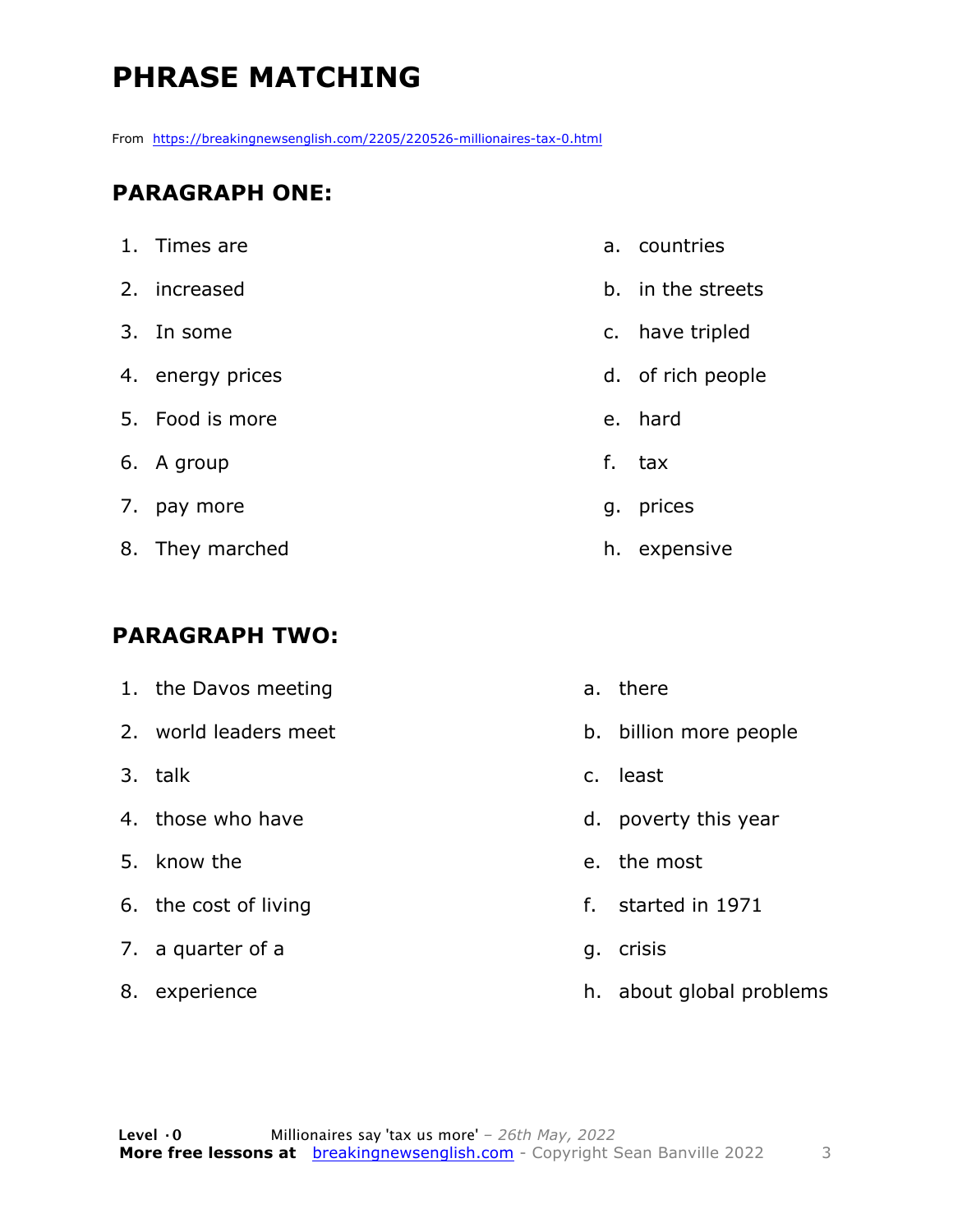#### **LISTEN AND FILL IN THE GAPS**

From https://breakingnewsenglish.com/2205/220526-millionaires-tax-0.html

| increased prices. $(2)$ __________________________, energy prices have     |         |
|----------------------------------------------------------------------------|---------|
| tripled. Food $(3)$ ________________________. A group of rich people       |         |
| want to $(4)$ ___________________________. The people were at a meeting    |         |
|                                                                            |         |
|                                                                            |         |
|                                                                            |         |
|                                                                            |         |
| at Davos were shocked. They (9) ________________________________ "to those |         |
|                                                                            |         |
|                                                                            | billion |
| more people would experience (12) __________________________.              |         |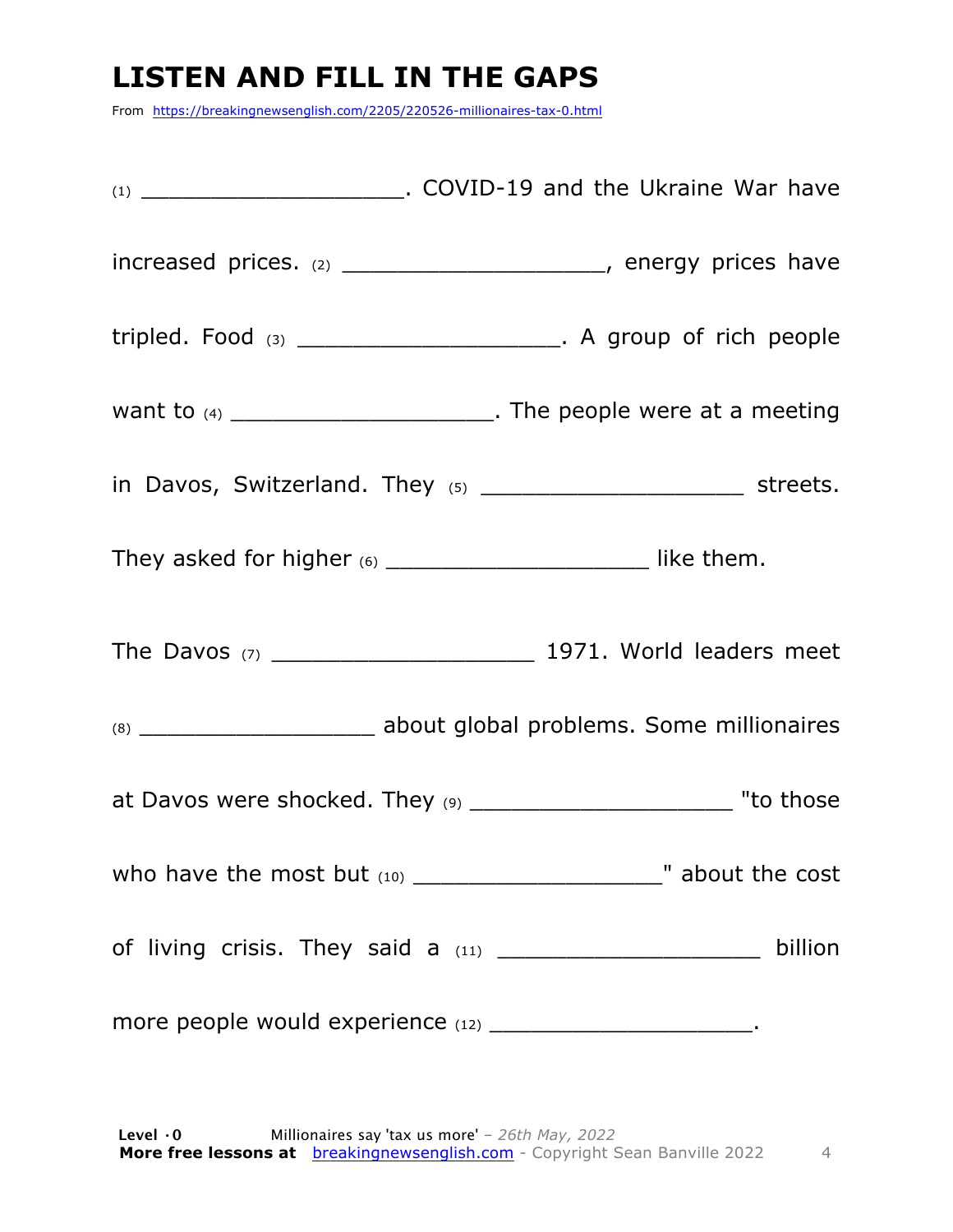## PUT A SLASH ( / ) WHERE THE SPACES ARE

From https://breakingnewsenglish.com/2205/220526-millionaires-tax-0.html

Timesarehard.COVID-19andtheUkraineWarhaveincreasedprices.I

nsomecountries, energy prices have tripled. Food is more expensive. Ag

roupofrichpeoplewanttopaymoretax. The people were atameeting in D

avos, Switzerland. They marched in the streets. They asked for higherta

xesforpeoplelikethem.TheDavosmeetingstartedin1971.Worldleade

rsmeettheretotalkaboutglobalproblems.SomemillionairesatDavosw

ereshocked. Theysaidleaderslisten "tothosewhohavethemostbutkno

wtheleast"aboutthecostofliving crisis. They said a quarter of a billion mo

repeoplewouldexperiencepovertythisyear.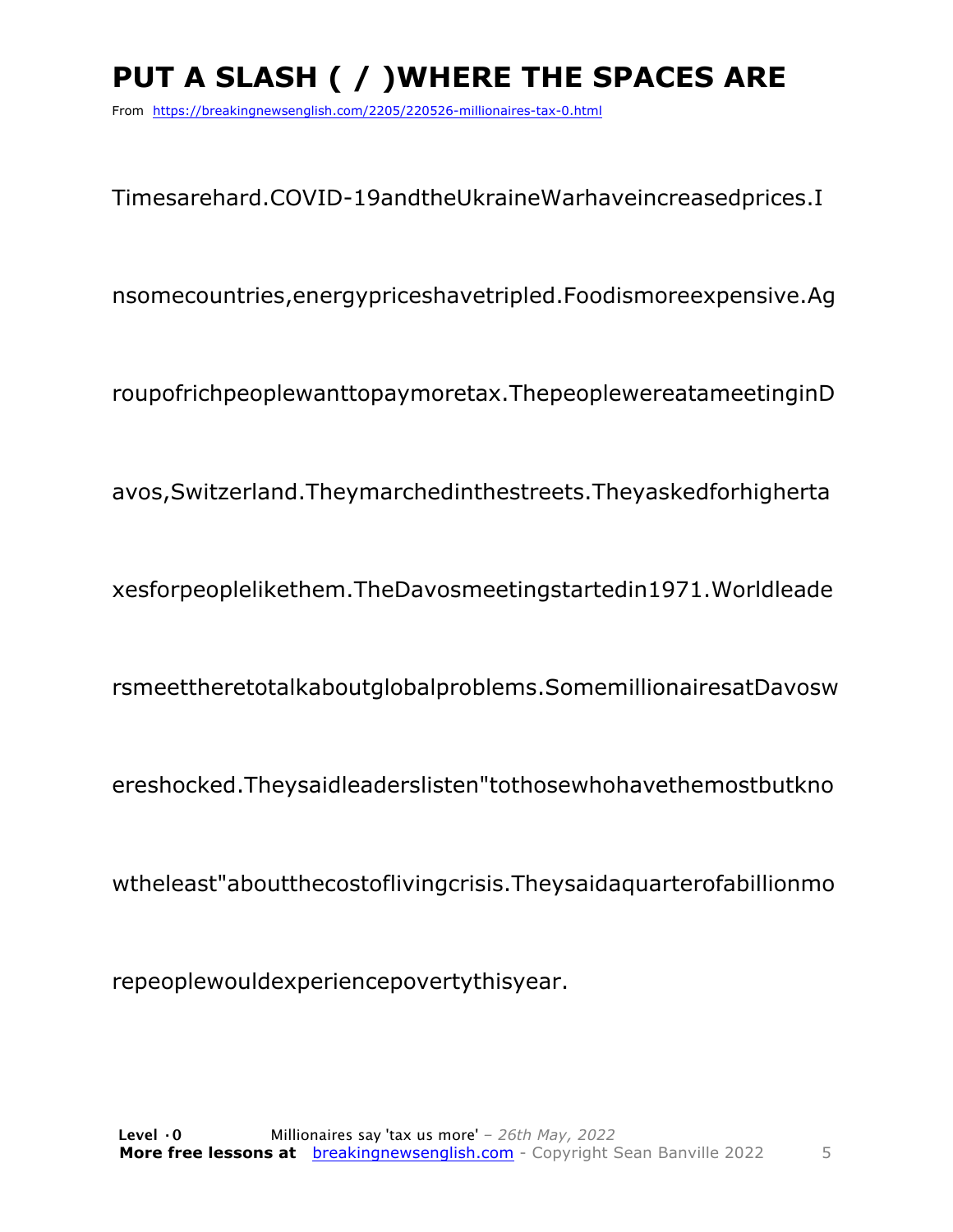# **TAX SURVEY**

From https://breakingnewsenglish.com/2205/220526-millionaires-tax-0.html

Write five GOOD questions about tax in the table. Do this in pairs. Each student must write the questions on his / her own paper.

When you have finished, interview other students. Write down their answers.

|      | STUDENT 1 | STUDENT 2 | STUDENT 3 |
|------|-----------|-----------|-----------|
| Q.1. |           |           |           |
| Q.2. |           |           |           |
| Q.3. |           |           |           |
| Q.4. |           |           |           |
| Q.5. |           |           |           |

- Now return to your original partner and share and talk about what you found out. Change partners often.
- Make mini-presentations to other groups on your findings.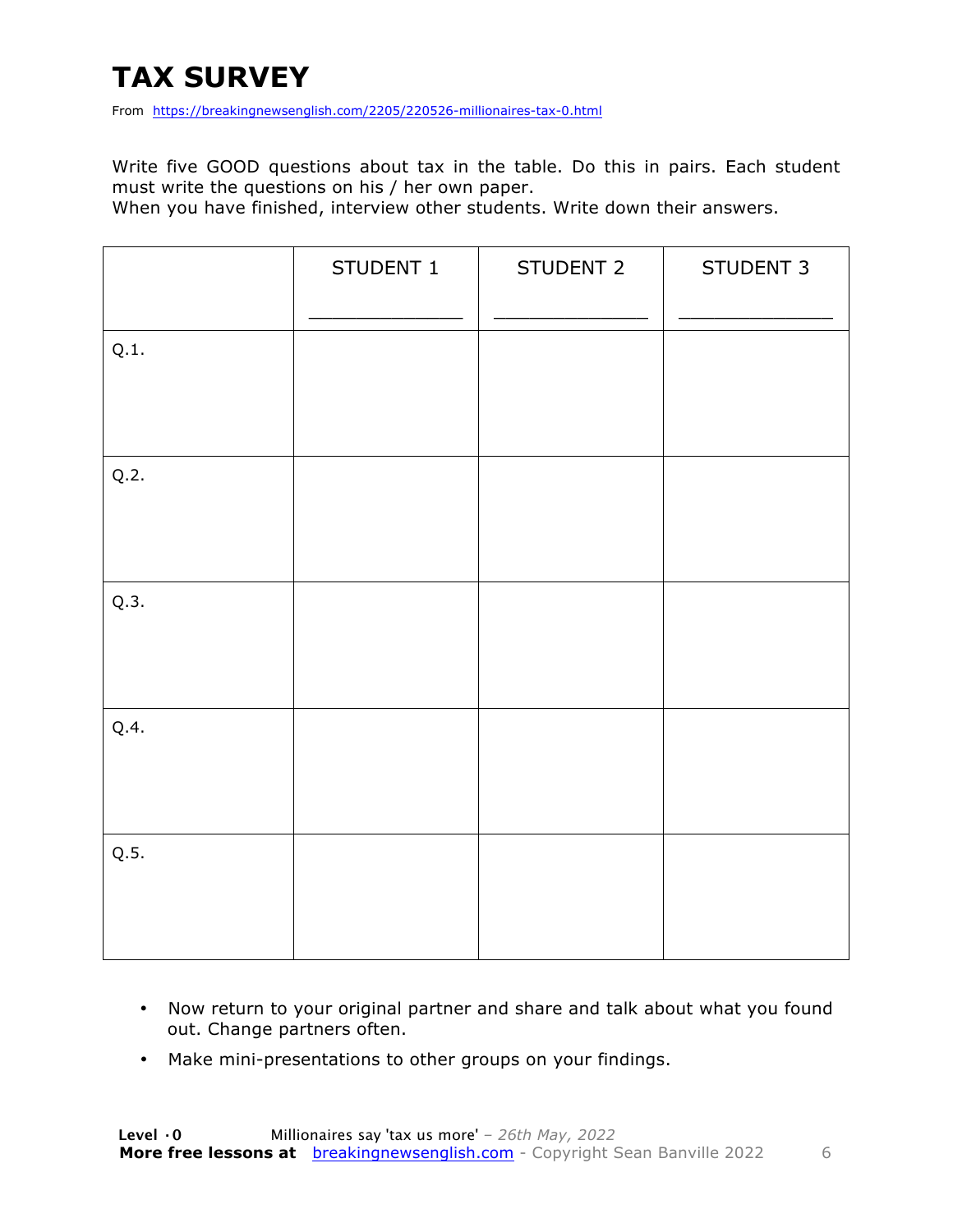#### **WRITE QUESTIONS & ASK YOUR PARTNER(S)**

Student A: Do not show these to your speaking partner(s).

| a)            |  |  |
|---------------|--|--|
| b)            |  |  |
| $\mathsf{c})$ |  |  |
| d)            |  |  |
| e)            |  |  |
| f)            |  |  |
|               |  |  |

*Millionaires say 'tax us more' – 26th May, 2022* More free lessons at breakingnewsenglish.com

-----------------------------------------------------------------------------

#### **WRITE QUESTIONS & ASK YOUR PARTNER(S)**

Student B: Do not show these to your speaking partner(s).

| a) |  |  |
|----|--|--|
| b) |  |  |
| c) |  |  |
| d) |  |  |
| e) |  |  |
| f) |  |  |
|    |  |  |